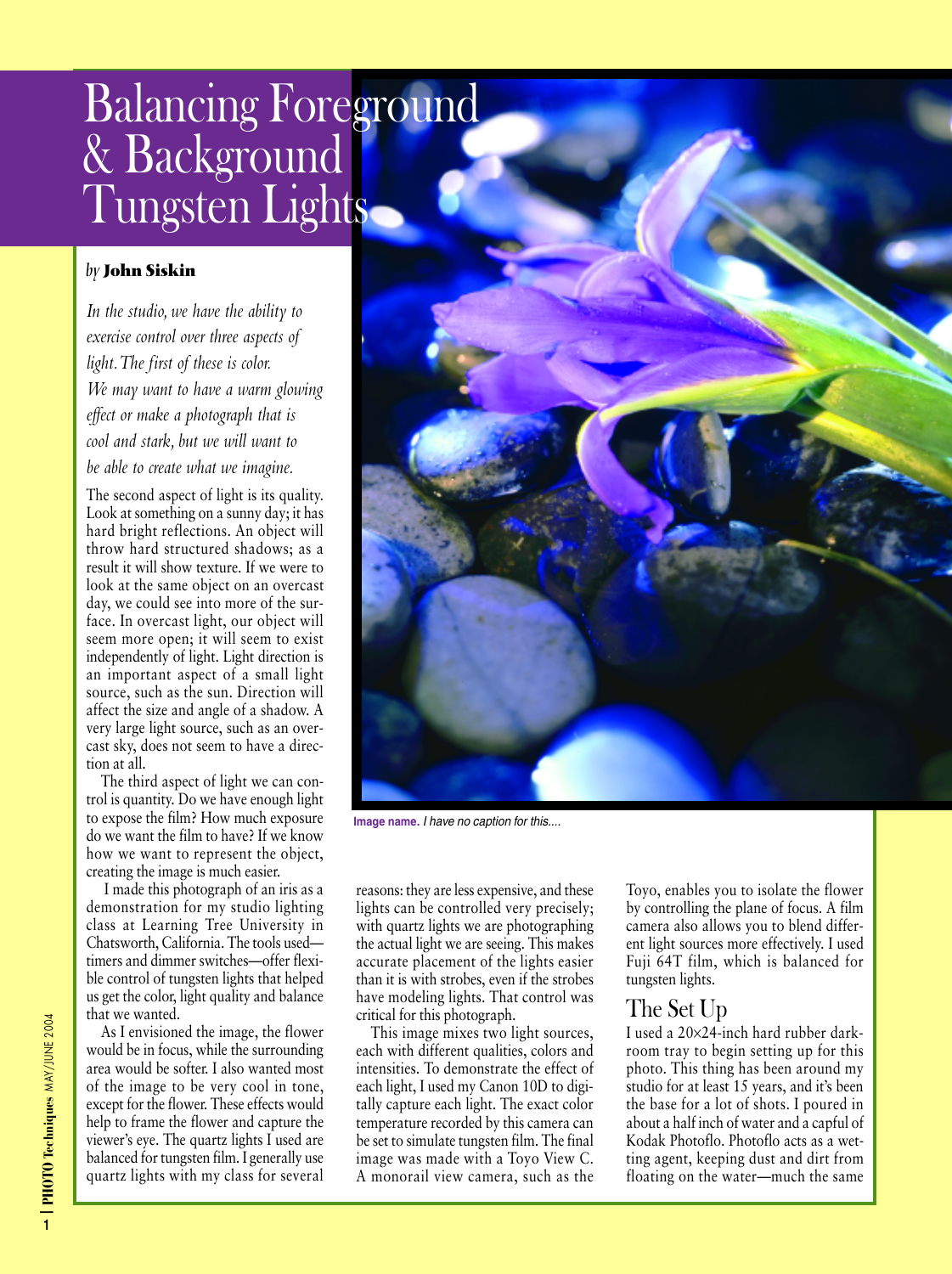

thing it does in the darkroom. Photoflo also changes the way water touches a surface: the water creeps up the side of a surface, rather than being repelled by it. Next I arranged some beach pebbles in the water. The pebbles must be placed carefully and moved in response to the lighting.

My first goal was to define the relationship between the flower and the Toyo camera. I picked a lens with a focal length slightly more than normal 210mm, similar to a 70mm lens on 35mm film. Then I started moving the objects around. I wanted the flower to be out of the water, so I placed it on some extra pebbles. I decided to move the

stems to the right side of the frame and show the side of the flower. I also isolated the focus on the flower by tilting the front lensboard on the Toyo toward the vertical, reducing the focus on the stones. I also used some shift movement to help place the flower in the frame.

Then I began to build the lighting. To avoid color shifts when shooting with quartz lights, all the other lights in the room must be off and the windows dark. I used a 600-watt Smith-Victor 770 broad light as the overall light source (figure 1), placing it on a boom to provide maximum flexibility in light placement. Then I put a couple of colored soda water bottles in the back of the tray (figure 2). These created a series of small light sources by refracting the light source placed behind them. Each bottle acts as a cylindrical lens focusing the light from behind it onto a different location.

As I worked out the placement of the bottles, I realized that I would be able to use the different densities of the bottles to control the brightness of different areas of the image. I began by using a light blue bottle to illuminate the flower, but this was too bright. After changing the light blue for a darker blue, I added a blue vase.

In addition to adjusting the bottles, I needed to move the light source, which changed the direction of the light and the placement of the highlights. When I was finally satisfied, I had created a light that was brighter in the back and very blue/green. The color was no surprise because that was the color of the bottles. With a blue iris as my subject, the background worked very well.

Unfortunately, the flower itself wasn't working.

The overall color of the shot left the flower much too blue. This is visible in figure 3, taken with my Canon 10D set on 3200ºK. This image also shows that the front of the image is much too dark. I placed a reflector in the front of the set, just before the final shot to fill in the front (figure 4). I also sprayed the flower with water just before I shot the film. The particular qualities of this light source include a blue/green color and a sense of multiple small lights.

The next light source was designed to spotlight the flower and warm its color. I picked a very small Fresnel light made by Altman (figure 5). This light uses a Fresnel lens to focus the light, and has a movable bulb to control this effect. This



**Figure 1.** Smith-Victor 770 broadlight with barn doors. This light illuminates the entire set.



**Figure 2.** These bottles filter and refract the light into the set. They can be moved to change adjust density and color in different parts of the *image*.



**Figure 3.** This image shows the effect of just broadlight through the bottles. Image taken with a digital camera set on 3200°K.



**Figure 4.** This reflector was placed into the set to open up the front the image.



**Figure 5.** Altman small fresnel light with snoot. This light is focused on just the flower.